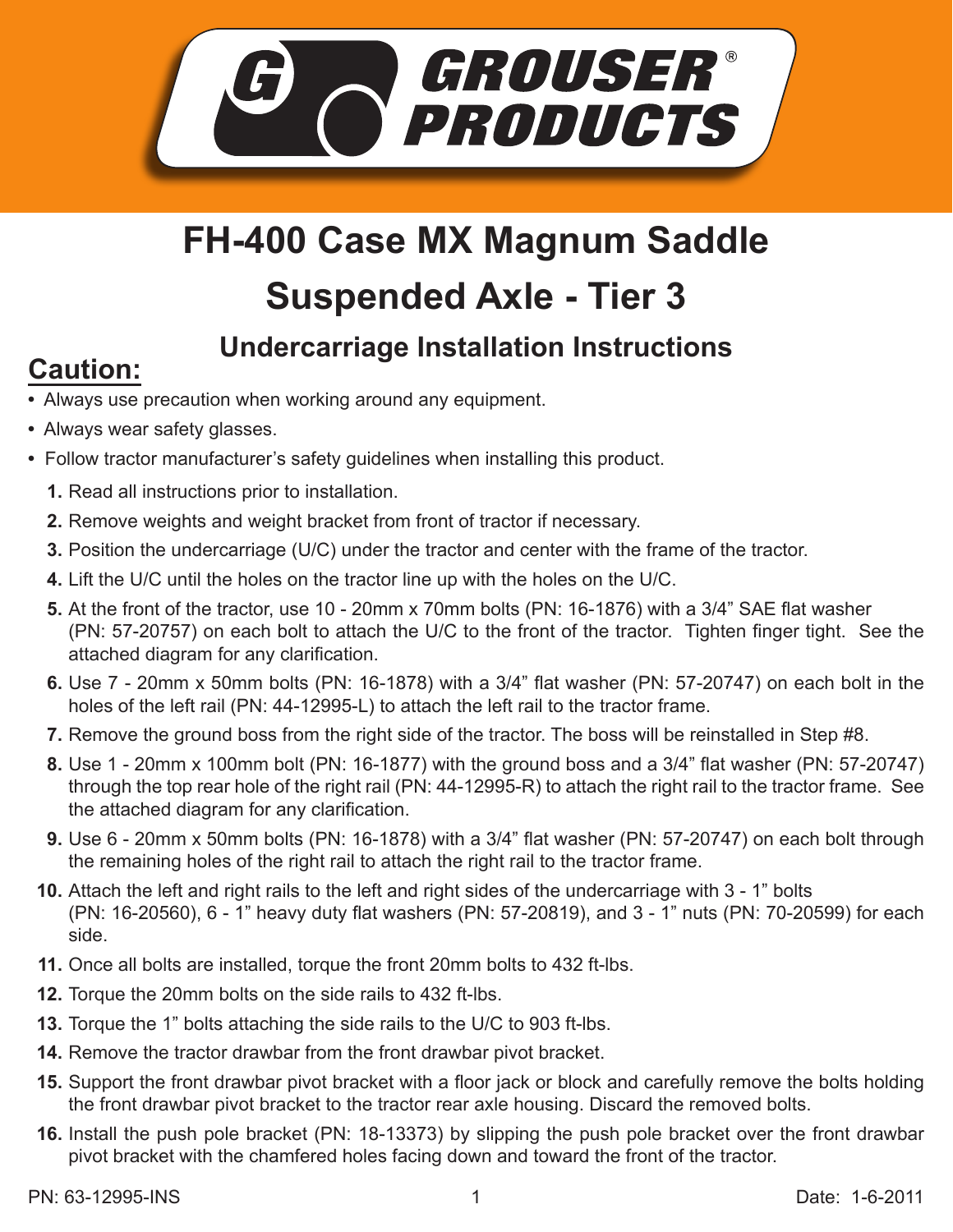- **17.** Place 4 3/4" SAE flat washers (PN: 57-20757) between the front drawbar pivot bracket and the push pole bracket. The washers are for the 4 outside holes on the push pole bracket. See the attached diagram for clarification.
- Attach the front drawbar pivot bracket and the push pole bracket to the tractor rear axle housing with **18.** 2 - 20mm flat socket head cap screws (PN: 16-13405) in the front holes of the push pole bracket.
- Use 2 20mm x 90mm bolts (PN: 16-1510) with a 3/4" SAE flat washer (PN: 57-20757) on the two bolts **19.** in the rear holes of the push pole bracket. See the attached diagram for any clarification.
- **20.** Remove the floor jack or block.
- **21.** Torque the 20mm flat socket head cap screws and the 20mm x 90mm bolts to 577-607 N-m (425-447 ft-lbs.).
- Install 2 1" x 3" bolts (PN: 16-20562) and 2 1" nuts (PN: 70-20599) on the front end of the push pole **22.** (PN: 17-13399). Turn the 1" bolts in for installation. The bolts will be adjusted after the push pole is installed. See the attached diagram for proper installation of the bolts and nuts.
- **23.** Position the push pole (PN: 17-13399) under the tractor. See the attached diagram for the correct orientation of the push pole.
- Lift the end of the push pole with the installed bolts and nuts from Step #22 up to the U/C. **24.**
- **25.** Attach the push pole to the U/C with 4 1" x 2-1/2" bolts (PN: 16-20560), 8 1" flat heavy duty washers (PN: 57-20819), and 4 - 1" nuts (PN: 70-20599) for each side. Tighten finger tight.
- **26.** Attach the rear of the push pole to the push pole bracket with 8 1" x 2-1/2" bolts (PN: 16-20560), 16 - 1" SAE flat washers (PN: 57-20759), and 8 - 1" nuts (PN: 70-20599). Finger tighten the bolts and nuts.
- 27. Push the push pole as far forward as possible. Torque the eight rear 1" bolts on the push pole to 903 ft-lbs. and then torque the eight front 1" bolts on the push pole to 903 ft-lbs.
- Unscrew the two 1" x 3" bolts at the front of the push pole until they are tight against the U/C. Torque the **28.** 1" bolts to 90-95 ft-lbs.
- **29.** Tighten the nuts up tight against the push pole. Use the nuts to lock the bolts in place.
- **30.** After first 8 hours of use, re-torque all bolts.
- Check all fasteners regularly to ensure proper operation of equipment. **31.**